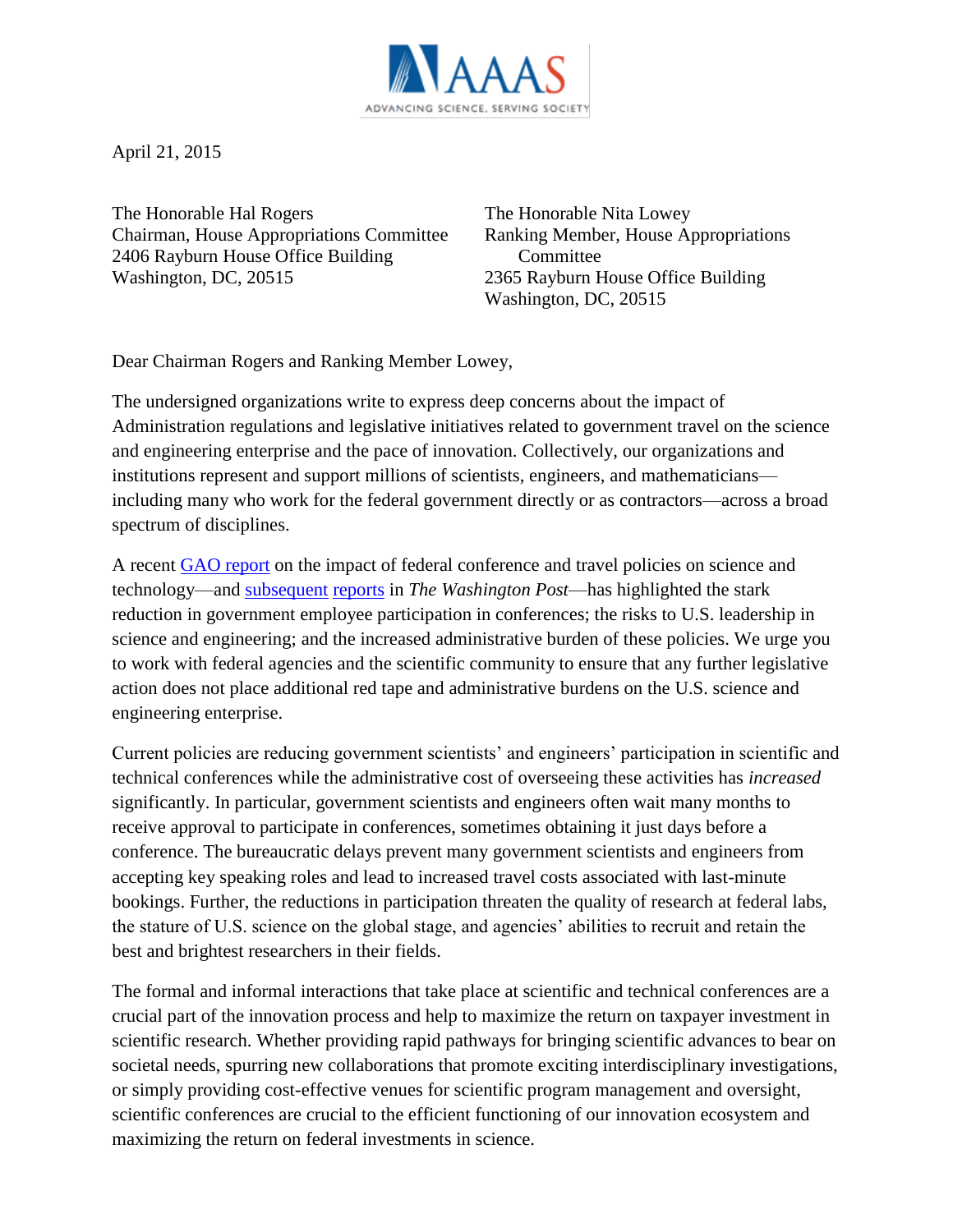We stand ready to work with you and officials throughout the government to find a solution that ensures transparency and accountability in federal spending without impacting scientific progress and innovation.

Sincerely,

Academic Pediatric Association Academy of General Dentistry Academy of Radiology Research AcademyHealth Acoustical Society of America Alliance for Aging Research American Academy of HIV Medicine American Academy of Pediatrics American Anthropological Association American Association for Dental Research American Association for the Advancement of Science American Association of Colleges of Pharmacy American Association of Immunologists American Association of Neurological Surgeons American Association of Petroleum Geologists American Association of Physics Teachers American Astronomical Society American Chemical Society American Dairy Science Association American Educational Research Association American Geophysical Union American Heart Association American Helicopter Society American Institute of Aeronautics and Astronautics American Institute of Biological Sciences American Institute of Physics American Mathematical Society American Neurological Association American Pediatric Society American Physical Society American Physiological Society American Phytopathological Society American Psychological Association American Public Health Association American Society of Agronomy American Society of Animal Science American Society for Civil Engineers The American Society of Dermatopathology American Society for Engineering Education American Society for Investigative Pathology

## **American Association for the Advancement of Science**

1200 New York Avenue, NW, Washington, DC 20005 USA Tel: 202 326 6600 Fax: 202 289 4950

www.aaas.org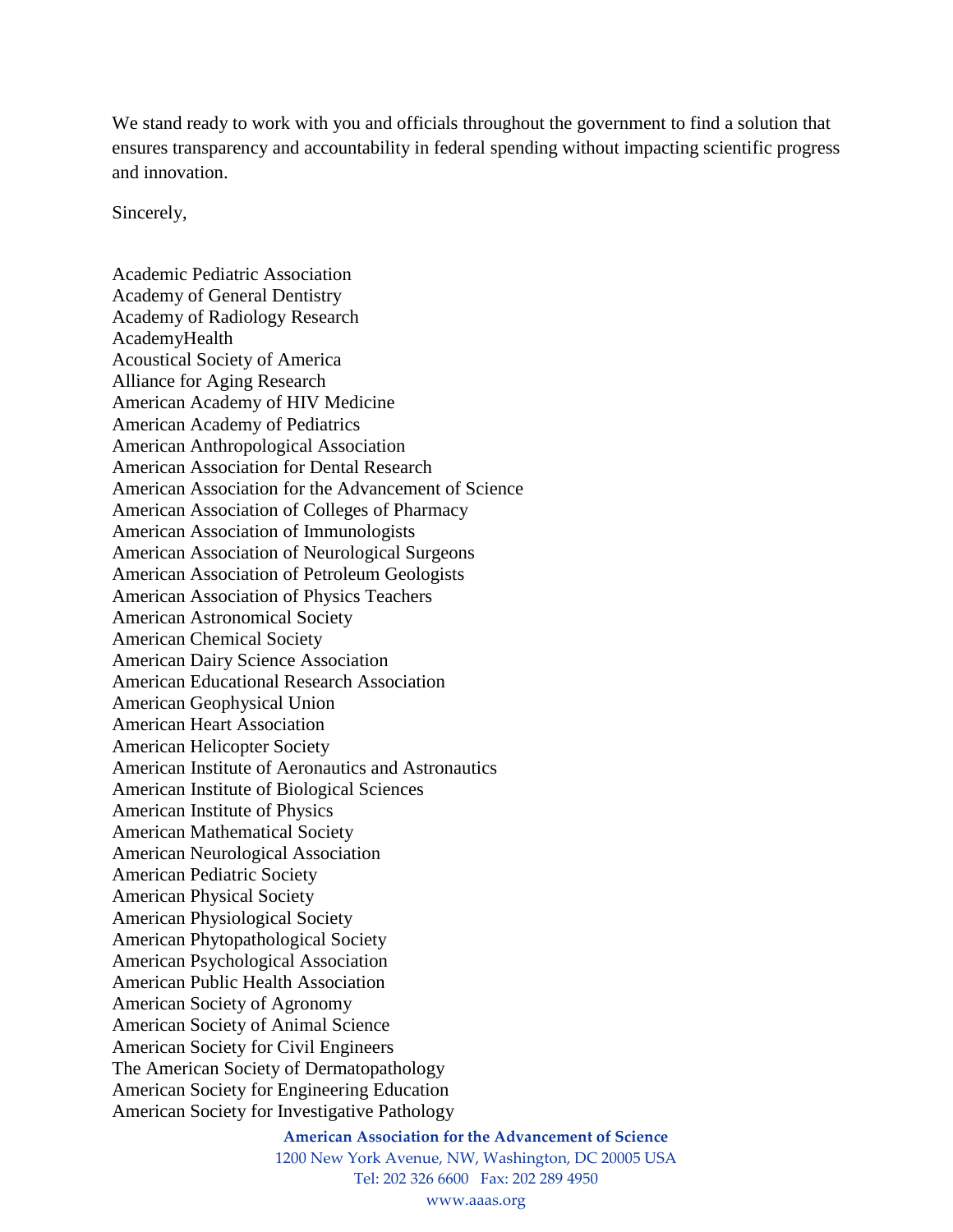American Society for Microbiology American Society of Nephrology American Society for Nutrition American Society for Pharmacology & Experimental Therapeutics American Society of Plant Biologists American Society of Tropical Medicine and Hygiene American Sociological Association American Statistical Association American Thoracic Society American Veterinary Medical Association Anxiety and Depression Association of America Aquatic Plant Management Society ASME Association of American Geographers Association of American Medical Colleges Association of American Universities Association for Computing Machinery Association of Independent Research Institutes Association of Medical School Pediatric Department Chairs Association for Molecular Pathology Association for Psychological Science Association of Public and Land-Grant Universities Association for the Sciences of Limnology and Oceanography AVS: Science and Technology of Materials, Interfaces, and Processing Battelle Biophysical Society Center for Policy on Emerging Technologies Cognitive Science Society Computing Research Association Congress of Neurological Surgeons Consortium for Ocean Leadership Consortium of Social Science Associations Consortium of Universities for Global Health Council of Scientific Society Presidents Council of State and Territorial Epidemiologists Crop Science Society of America Ecological Society of America Endocrine Society Entomological Society of America Federation of American Societies for Experimental Biology Federation of Animal Science Societies Federation of Associations in Behavioral & Brain Sciences Friends of the National Institute of Dental and Craniofacial Research Genetics Society of America Geological Society of America Global Health Council Health Physics Society

**American Association for the Advancement of Science**

1200 New York Avenue, NW, Washington, DC 20005 USA Tel: 202 326 6600 Fax: 202 289 4950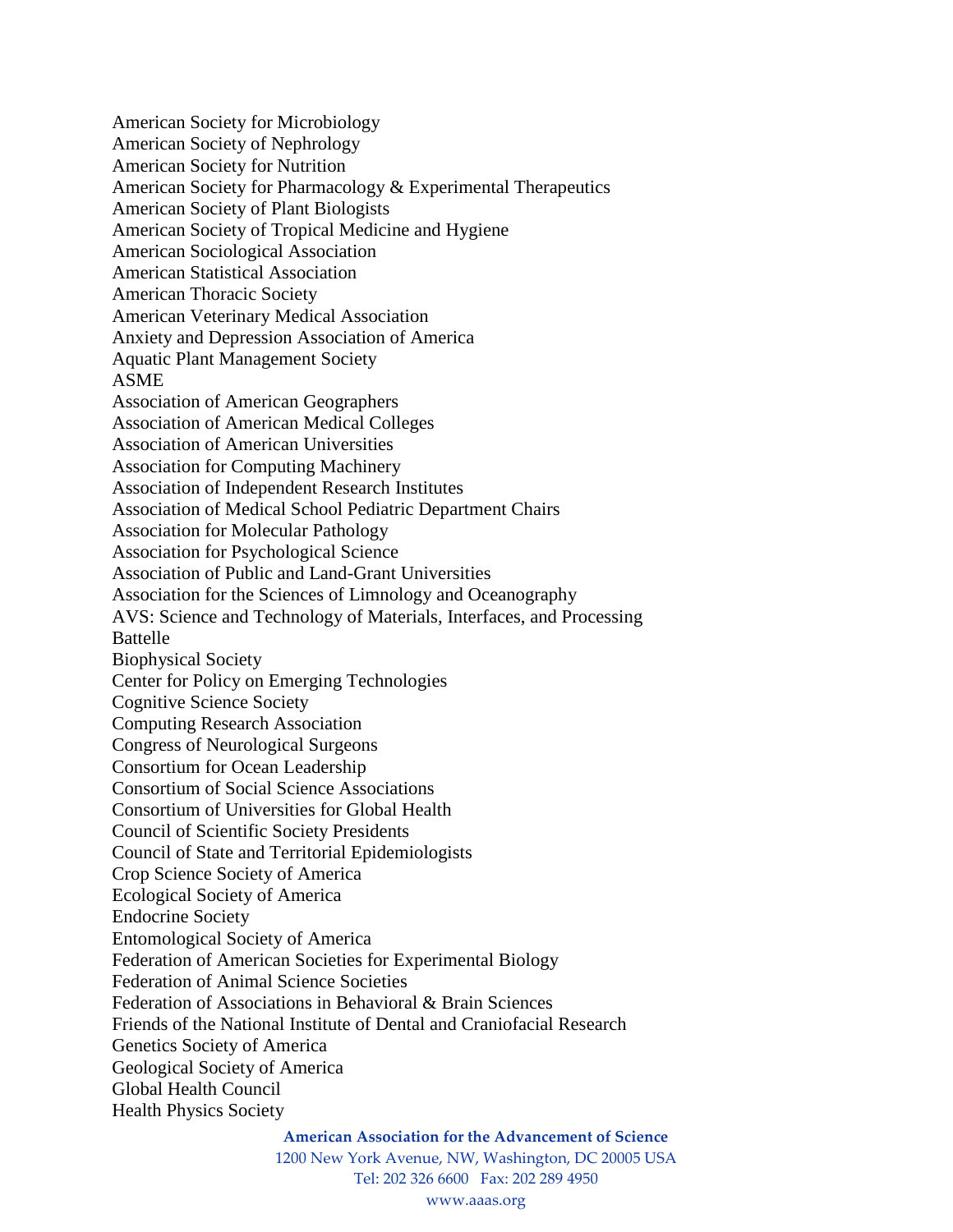HIV Medicine Association Human Factors and Ergonomics Society IEEE-USA Industrial Research Institute Infectious Diseases Society of America Center for Global Health Policy International Wheat Genome Sequencing Consortium IPC – Association Connecting Electronics Industries Materials Research Society National Association for Public Health Statistics and Information Systems National Coalition for Food and Agricultural Research National Council for Science and the Environment National Disease Research Interchange National Ground Water Association North Central Weed Science Society Northeastern Weed Science Society The Optical Society Ornithological Council Pediatric Policy Council Poultry Science Association The Psychonomic Society Research!America Semiconductor Research Corporation Society for Conservation Biology Society for Industrial and Applied Mathematics Society for Industrial and Organizational Psychology Society for Neuroscience Society for Pediatric Research Society for Research in Child Development Society for Women's Health Research Soil Science Society of America Southern Weed Science Society SPIE University of California System University of Missouri System University of Oregon Weed Science Society of America Western Society of Weed Science The Wildlife Society Woods Hole Oceanographic Institution

CC: The Honorable Rodney P. Frelinghuysen The Honorable Robert B. Aderholt The Honorable Kay Granger The Honorable Mike Simpson The Honorable John A. Culberson

> **American Association for the Advancement of Science** 1200 New York Avenue, NW, Washington, DC 20005 USA Tel: 202 326 6600 Fax: 202 289 4950